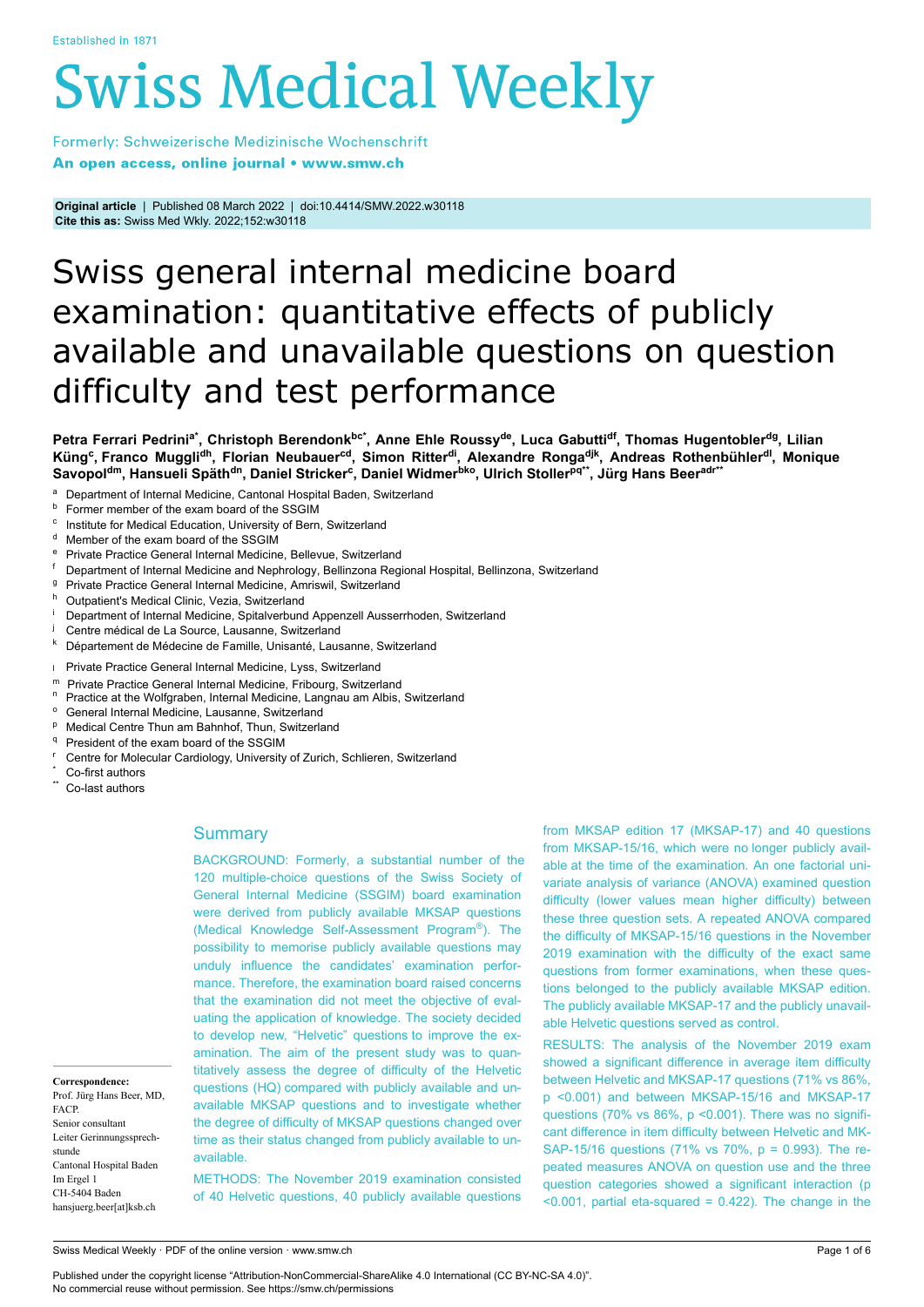availability of MKSAP-15/16 questions had a strong effect on difficulty. Questions became on average 21.9% more difficult when they were no longer publicly available. In contrast, the difficulty of the MKSAP-17 and Helvetic questions did not change significantly across administrations.

DISCUSSION: This study provides the quantitative evidence that the public availability of questions has a decisive influence on question difficulty and thus on SSGIM board examination performance. Reducing the number of publicly available questions in the examination by introducing confidential, high-quality Helvetic questions contributes to the validity of the board examination by addressing higher order cognitive skills and making rote-learning strategies less effective.

# **Background**

In most European countries, some form of certifying examination is required to complete the skills evaluation and obtain the title of specialist in internal medicine [1]. Like the postgraduate education itself, these examinations vary considerably in format and content. Table 1 gives an overview of the examination formats used in some selected countries. There is an unmet need for a standardised, fair and reproducible examination which assures a predefined competency level. In spite of the influence these examinations have on physician trainees, there are relatively few reports on validation of assessment for postgraduate medical certification. In their systematic review on this topic, Hutchinson et al. concluded that rigour and transparency in the postgraduate assessment process should be reflected in publications [2]. Our paper exemplifies how the analysis of item difficulty can contribute to accuracy in assessment and how this was used to improve the quality of the Swiss board examination in general internal medicine.

The specialist degree in general internal medicine has existed in Switzerland only since 2013, when the Societies of General Medicine and Internal Medicine merged. At that time, it was decided that the board examination had to be a written high-stake assessment that should primarily test applied knowledge, clinical reasoning skills, the identification of key problems, the generation of a diagnosis and decision upon a management plan. After several attempts with combinations of multiple-choice, short answer [4] and script concordance test questions [5, 6], an format consisting of just multiple-choice questions was introduced in 2017. Questions are in English to unify the examination and avoid the translation into three different languages (German, French and Italian). In agreement with the American College of Physicians, the Medical Knowledge Self-Assessment Program (MKSAP) served as a primary question pool. MKSAP is a comprehensive learning management system that has a long-standing tradition as an excellent resource for American board examination preparation [7]. An MKSAP edition includes a theoretical part and a collection of more than one thousand multiplechoice questions for self-assessment. A new edition is released every three years.

In 2017, the Swiss general internal medicine board examination consisted of 120 multiple-choice questions based on MKSAP. To some extent, the questions were part of the current MKSAP-17 edition, which was available to candidates for examination preparation. Another portion derived from earlier editions, which were no longer publicly available to candidates. It was obvious that the use of publicly available questions in the examination would encourage memorising approaches as part of the preparation, but the extent of this effect on performance was controversial. In addition to the issue of memorising, there was the need to supplement the examination with questions that reflect the specific circumstances of the Swiss healthcare system. To address this issue the SSGIM decided to develop specific Helvetic questions (HQ) and introduce them into the board examination with the goal to improve its validity.

The goal of this analysis was to measure the effect of memorising publicly available MKSAP questions and to demonstrate the validity of HQ in the SSGIM board examination. The specific aims of the present study were (1) to quantitatively assess the difficulty of the Helvetic questions compared with publicly available and unavailable MKSAP questions and their performance over time and (2) to investigate the difficulty of MKSAP questions as they changed from publicly available to unavailable.

#### **Methods**

The November 2019 examination, mandatory for gaining the title Specialist in General Internal Medicine, consisted of 40 Helvetic questions, 40 publicly available MKSAP-17 questions, and 40 MKSAP-15/16 questions, which were not publicly available at the time of the examination. In a first step, item difficulty (primary outcome) in the Novem-

**Table 1:**

Comparison of the board examinations for general internal medicine in different countries.

|                                              | Austria                 | <b>France</b>                                                                            | Germany                    | Italy                                  | Switzerland   | <b>United Kingdom</b>          | <b>USA</b>                               |
|----------------------------------------------|-------------------------|------------------------------------------------------------------------------------------|----------------------------|----------------------------------------|---------------|--------------------------------|------------------------------------------|
| Responsibility for or-<br>ganising the exams | «Akademie der<br>Arzte» | «Coordination Na-<br>tionale des Col-<br>lèges d'Einseg-<br>nants en<br><b>Médecine»</b> | «Landesärzte-kam-<br>mern» | University (without<br>national board) | <b>SSGAIM</b> | Royal College of<br>Physicians | American Board of In-<br>ternal Medicine |
| Format                                       | Written                 | No national final<br>exam                                                                | Oral                       | No national final<br>exam              | Written       | Written and oral               | Written                                  |
|                                              | Part 1: 120 MC.         |                                                                                          |                            |                                        | 120 MC        | Part 1: 200 MC.                | Up to 240 MC                             |
|                                              | Part 2: 150 MC.         |                                                                                          |                            |                                        |               | Part 2: 200 MC.                |                                          |
|                                              |                         |                                                                                          |                            |                                        |               | Part 3: oral                   |                                          |
| Time                                         | Part 1: 4h              |                                                                                          | 30-45 min                  |                                        | 5h            | Part 1: 6h                     | Up to 10 h                               |
|                                              | Part 2: 5h              |                                                                                          |                            |                                        |               | Part 2: 6h                     |                                          |
| Evaluation                                   | Pass or fail            |                                                                                          | Pass or fail               |                                        | Pass or fail  | Pass or fail                   | Pass or fail                             |

Please note that besides Switzerland, the US, the UK and Austria have introduced multiple-choice (MC) Board examinations. Importantly, the questions of their examinations are not publicly available.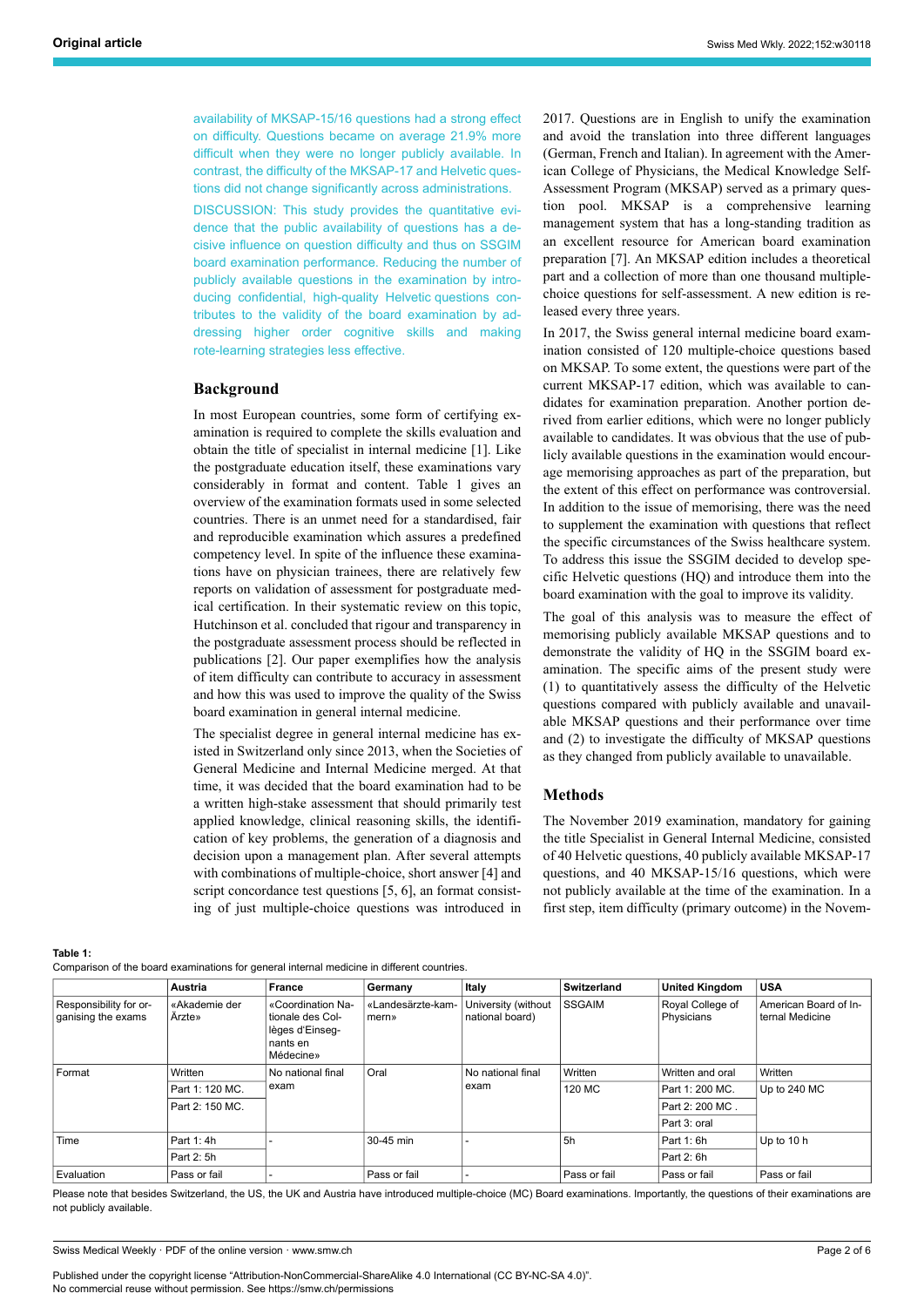ber 2019 examination was compared for these three item categories. For this purpose individual answers were evaluated in a dichotomised manner as correct or wrong, and the aggregated proportion of correct answers was used in a completely anonymised file for further analyses. The inverse proportion of correct answers to an item in the examination defines its difficulty. The less an item is answered correctly, the more difficult it is.

The second step examined the influence of public availability on the difficulty of a question. Twenty-nine MK-SAP-15/16, 25 MKSAP-17 and 16 Helvetic questions had already been used in earlier examinations. We compared the difficulty of the MKSAP-15/16 questions in the examination of November 2019 (when these questions were no longer publicly available) with the difficulty of the identical questions in the years 2014–16, when they were still publicly available to candidates. The publicly available (MKSAP-17) and unavailable (Helvetic) questions served as controls. For this retrospective observational analysis without intervention and based on properly anonymised data, informed consent or ethical approval are not necessary.

#### **Statistical considerations**

Internal consistency of the November 2019 exam was measured with Cronbach alpha. Values above 0.8 are required for summative assessments. A one-factor analysis of variance followed by Tukey test for post-hoc pairwise comparison was used to compare item difficulty of Helvetic, MKSAP-17 and the non-publicly available MKSAP-15/16 questions. A repeated analysis of variance (ANOVA) was conducted to compare item difficulties of questions of the three categories that had been used in earlier examinations. For this analysis, *question use* (first versus second examination) was defined as repeated measures factor and *question category* (MKSAP-15/16, MKSAP-17 and HQ) was defined as grouping factor. Question difficulty served as dependent variable in the analysis. It was expected that question difficulty would vary only between the first and second use for the MKSAP-15/16 questions, since their status of public availability changed between the two administrations, which was not the case for MKSAP-17 and Helvetic questions.

The sample size is given by the (large) number of approximatively 500 candidates per examination and this is a strength of the study, because this stabilised the items' difficulty (primary outcome) across administrations and thus minimised irrelevant variation with regard to the items' difficulty.

All analyses were performed using the Statistical Package for Social Sciences (SPSS), version 27 (IBM Corp., Armonk, NY). For all analyses, significant effects are reported with p-values <0.05 and effect size is reported in terms of partial eta-squared. Partial eta-squared measures the proportion of variance explained by a given variable of the total variance in which the effects of other independent variables and interactions are partialled out. As a rule of thumb, one can assume that partial eta-squared values lower than 0.07 denote a small, above 0.14 denote a large and in between a medium-sized effect [8].

## **Results**

## **Comparison of the three question sets in the November 2019 examination**

Collectively 540 candidates took the general internal medicine board examination in November 2019. Overall test reliability was 0.91 (Cronbach alpha). The average of correctly answered questions over all candidates was 76.4%  $\pm$  standard deviation  $\pm$  11.4% for all questions in the examination,  $71.3\% \pm 18.4\%$  for Helvetic questions, 70.9% ± 19.0% for MKSAP-15/16 questions and  $86.3\% \pm 7.5\%$  for MKSAP-17 questions (fig. 1). Univariate ANOVA revealed significant differences between the difficulty of questions of the three different question pools  $(F<sub>(2,117)</sub> = 12.2, p < 0.001, partial eta-squared = 0.173).$  A Tukey HSD test for post-hoc comparison of the mean values revealed a significantly lower difficulty for the MK-SAP-17 questions compared with MKSAP-15/16 (p  $\leq 0.001$ ) and Helvetic questions (p $\leq 0.001$ ), but no difference in difficulty between the publicly unavailable MK-SAP-15/16 and the Helvetic questions ( $p = 0.993$ ).

#### **Quantification of difficulty of MKSAP 15/16 and MK-SAP 17 questions and Helvetic questions over time**

A total of 29 questions of MKSAP-15/16 were used in the board examination of November 2019, when these questions were no longer publicly available, as well as in the different examinations in 2014–16, when these questions belonged to the then most recent MKSAP edition and were publicly available to candidates. Average difficulty of these 29 questions in the November 2019 examination was 65.8%, whereas average difficulty of the identical questions in the examination sessions 2014–16 was 87.7%. The difficulty of 16 reused Helvetic questions as well as the difficulty of 25 MKSAP-17 questions did not change over time between first and second administration. A repeated ANOVA showed that this interaction question use \* question category is significant ( $F_{(2,67)} = 24.5$ , p <0.001, partial eta-squared  $= 0.422$ ). Figure 2 depicts this interaction together with the 95% confidence intervals for the means. The difficulty changed only for the MKSAP-15/16 questions between the first and second use and not for either the

**Figure 1:** Average item difficulty of Helvetic, MKSAP-15/16 and MKSAP-17 questions. Comparison of question difficulty (lower levels indicate higher degree of difficulty) of questions from different sources in the November 2019 board examination. HQ and MK-SAP-15/16 questions were much more difficult to answer than MK-SAP-17 questions. \*\*\* p <0.001. Error bars denote the 95% confidence intervals of the means.



Published under the copyright license "Attribution-NonCommercial-ShareAlike 4.0 International (CC BY-NC-SA 4.0)". No commercial reuse without permission. See https://smw.ch/permissions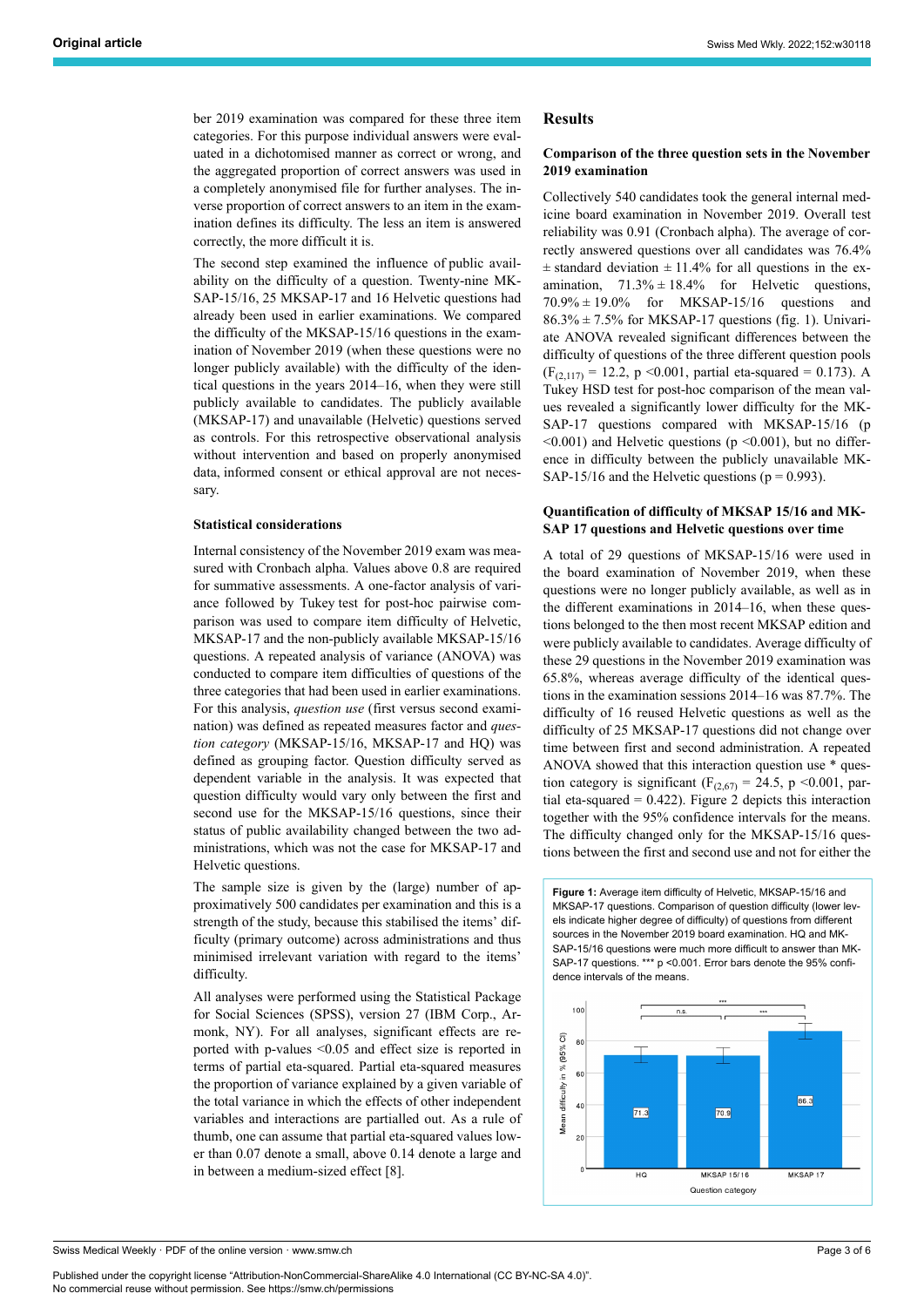Helvetic questions or the MKSAP-17 questions. Although the main effects question use ( $F_{(1,67)} = 35.636$ , p <0.001, partial eta-squared = 0.347) and question category ( $F_{(2,67)}$  = 9.538, p < 0.001, partial eta-squared =  $0.222$ ) also showed significance, the observed effect size was biggest for the interaction. Detailed results of the repeated ANOVA are presented in table 2.

# **Discussion**

The fact that the availability status may influence the degree of difficulty of questions is not surprising as such. However, the extent of this change in difficulty, as documented and quantified in the present study, is striking; our results suggest that applicants intensely rehearse available questions when preparing for their examinations. The purpose of a board examination is to ensure that candidates not only have factual knowledge, but also possess adequate clinical reasoning and decision-making skills and are able to perform critical analyses. These higher order cognitive abilities are associated with deep-learning strategies [9, 10]. Surface learning, in contrast, relates to instrumental motivation for learning, reproducing content and memorising in order to pass the tests. Solving high-quality multiple-choice questions fostering application, evaluation, and analysis as self-assessment is an excellent exam preparation and has a positive impact on the exam outcome

**Figure 2:** Change of question difficulty of three different question categories over time. Comparison of question difficulty of MK-SAP-15/16 questions in the November 2019 board examination (when these questions were not publicly available any more) with the difficulty of the exact same questions in previous examinations (when these questions were publicly available). The two other question categories did not change availability status between first and second use: on both administrations, MKSAP-17 questions were publicly available and HQ were publicly unavailable. Error bars denote the 95% confidence intervals of the means.



[11, 12]. Thus, our findings not only suggest that the public availability of questions is actively used by the candidates but also quantifies the impressive and unexpected size of this effect. These findings are of particular relevance because the effect of using publicly available questions in summative examinations on test performance has been scarcely studied to date in medical or other relevant educational literature. Other countries such as the US and the UK have dedicated questions writers [13, 14], who create new questions and evaluate their performance after each use, and do not use any publicly available questions. If an examination is intended to stimulate deep learning strategies, we recommend that no publicly accessible questions are used or that their number is reduced as much as possible, which is a central mission and message of the current examination board.

The results of the present study further allow appraisal of the newly developed Helvetic questions in comparison with the other question categories used in the board examination. The importance of contextualised vignettes, which feature clinical scenarios that are relevant to daily practice, was consistently taken into account. Whether it is possible to test competencies such as clinical reasoning with multiple-choice questions depends on the stimulus format of the questions [15–17]. The stimulus specifies what the candidate is expected to answer with the question. If measuring clinical reasoning skills is in fact the desired purpose of assessment, a vignette rich in information and context is an essential feature of the questions. If questions are contextualised and ask for decisions, the thought processes invoked are vastly different from those triggered by context-free questions [18, 19]. Furthermore, quality assurance encompassed iterations of rigorous review in the item development process by content and methodology experts, professional translation from the original languages German or French into English, as well as post-hoc analysis for flawed items. This elaborate process ensured that Helvetic questions were of a quality highly comparable to MKSAP questions, which are considered a reference for quality by international experts [20]. Item difficulty of Helvetic questions was very much akin to those of publicly unavailable MK-SAP; furthermore, and most importantly for the quality assessment of the examination, difficulty values remained stable over time.

The use of publicly available question also affects standard setting procedures (cut score). For licencing examinations such as the SSGIM board examination, a criterion-based passing grade is desirable [21]. Criterion-referenced assessment measures examinees' performance against a pre-

#### **Table 2:**

Detailed results of the variance analysis with within effect *question use* (first versus second examination) and between effect *question category* (MKSAP-15/16, MKSAP-17 and Helvetic questions). Within effects are the main effect *question use* and the interaction question use \* *question category*. Their variances (mean sum of squares) are both tested at the error variance for the within factor mean sum of squares of Error (Use), whereas the between group effect's variance is tested at the error variance. Displayed are the resulting F-values together with their corresponding degrees of freedom, the significance of the effects and their partial eta-squared values as an estimate of the observed effect size. With a partial eta-squared of 0.422 the interaction is the largest observed effect which manifests itself in the fact that the difficulty between the first and second exam changes only for the MKSAP 15/16 questions.

|                 | <b>Source of variance</b> | Typ III sum of<br>squares | df | Mean sum of<br>squares |        | b-value    | Partial eta-<br>squared |
|-----------------|---------------------------|---------------------------|----|------------------------|--------|------------|-------------------------|
| Within effects  | Use                       | 2457.7                    |    | 2457.7                 | 35.636 | $ $ <0.001 | 0.347                   |
|                 | Use * Category            | 3380.0                    |    | 1690.0                 | 24.504 | $ $ <0.001 | 0.422                   |
|                 | Error (use)               | 4620.8                    | 67 | 69.0                   |        |            |                         |
| Between effects | Category                  | 6004.0                    |    | 3002.0                 | 9.538  | < 0.001    | 0.222                   |
|                 | Error                     | 21088.4                   | 67 | 314.8                  |        |            |                         |

Swiss Medical Weekly · PDF of the online version · www.smw.ch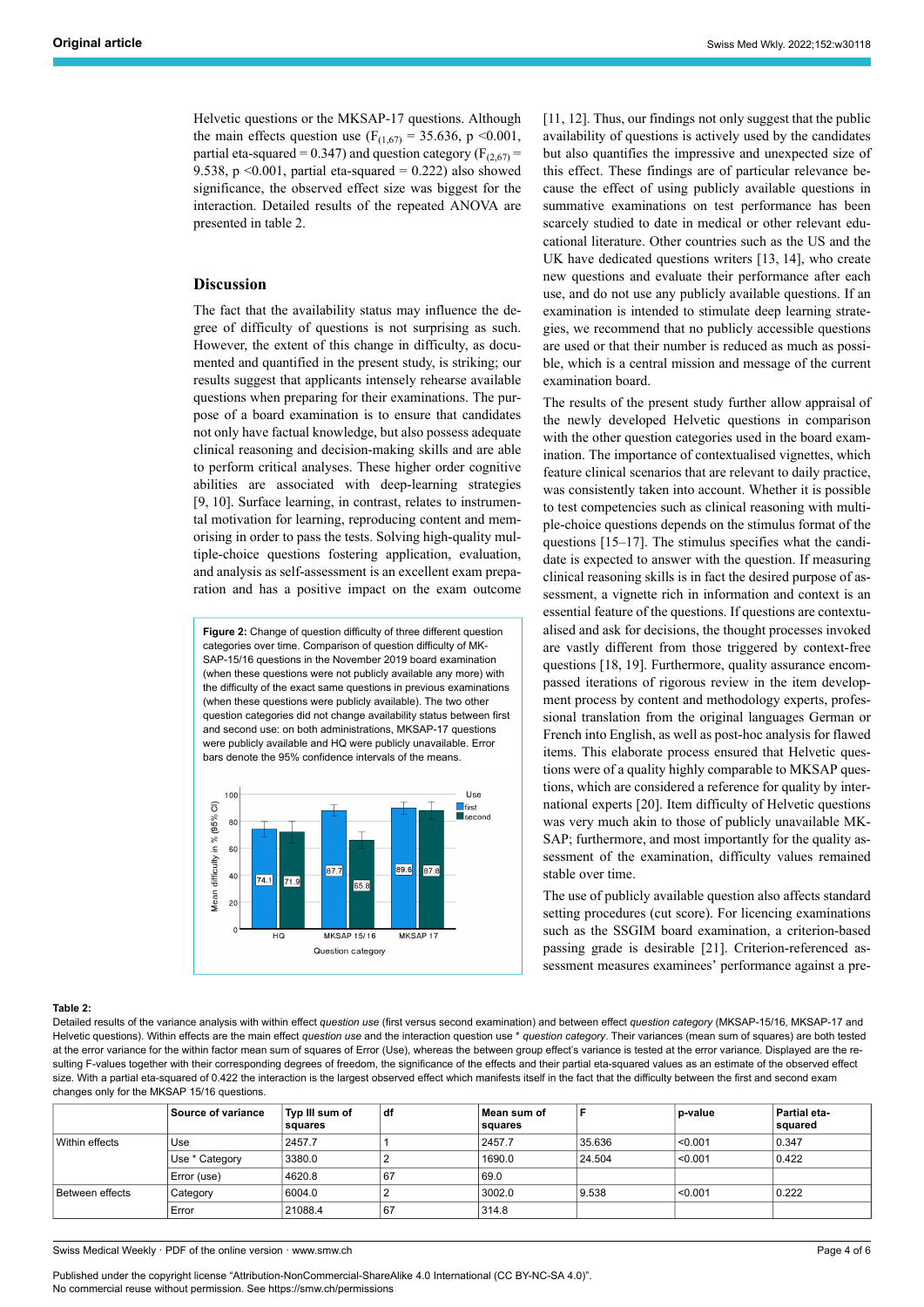defined competency level that each examinee is expected to achieve. In a criterion-based method, such as Angoff, the examination committee discusses and estimates the proportion of the minimally competent trainees who would respond correctly to each question [22]. For the committee, however, it is largely impossible to assess the "true" difficulty level of a publicly available question, since the difficulty depends less on the inherent difficulty level of the question itself and more on its availability status. This implies that publicly available questions are ill-suited for calculating a meaningful passing grade in a licensing examination, despite their accepted and well-respected quality.

The strengths of our study were (a) a detailed and sound analysis of the effects of publicly available questions on the national general internal medicine board examination, (b) the comparison of the outcome with the same source of questions that are not publicly available, (c) the comparison with the newly generated and validated Helvetic questions, and (d) the evidence of their stable performance over time. Given the large number of candidates each year (almost 1000), the data and the analysis of the high quality of the questions are of utmost interest to the candidates, the examination boards and clinical teachers. Physician trainees spend a substantial amount of their time in preparation efforts and would appreciate useful, didactic and state of the art questions, which ideally will stimulate and contribute to their clinical education.

A limitation of our study was that we did not have candidate demographics. This is an issue because item difficulty is not only a property of the item itself, but a result of the interaction between the item and the candidates' abilities [23]. Accordingly, it would have been important to determine whether the 2019 cohort differed from previous cohorts in terms of clinical experience, number of years of training, or study site. If the candidate population had changed relevantly over the years, this should also have affected the difficulty levels of the reused Helvetic questions and MKSAP-17 questions. However, this was clearly not the case. Accordingly, the changed difficulty values of the MKSAP 15/16 questions are quite obviously due to the change in availability and not to a systematically different composition of the candidate population. Nevertheless, these aspects should be re-examined in future (prospective) studies. There is no doubt that a written multiple-choice examination– despite the validated inherent clinical reasoning – will not and cannot replace bedside teaching, guided bedside examinations and professional guidance by the experienced clinician/tutor. The SSGIM educational programme requires and provides for this reason at least 5 years of postgraduate training, the completion of a logbook, an annual evaluation by the senior supervisor,four workplace-based assessments (mini clinical examination exercise [MiniCEX] or direct observation of procedural skills [DOPS]) and the publication of an article in a peer-reviewed journal. A comparable, objective, fair evaluation and a reproducible rating for such a large number of candidates in a bedside examination every year would represent a huge task and a personal and financial hurdle, which could hardly be achieved. In fact, exactly these reasons have led to the development of the multiple-choice examinations to master the complex strategy of evaluating clinical competences and skills in most countries including Switzerland (see table 1).

In conclusion, public availability of examination questions has a decisive influence on question difficulty and on test performance of the general internal medicine board examination. Reducing the number of publicly available questions is likely to reduce rote learning strategies. If confidential high-quality vignette questions that ask for decisions replace publicly available questions, it is conceivable that deep-learning strategies are promoted and allow for setting criterion-based cut scores. Our thoroughly modified approach holds the promise of actually testing the application of knowledge and of clinical reasoning skills; our results will encourage the candidates to prepare for the examination accordingly

#### **Financial disclosures**

Dr Ch Berendonk reports grants from the Swiss National Foundation of Science (100019\_200831), Prof JH Beer reports grants from the Swiss National Foundation of Science (324730\_182328), the Swiss Heart Foundation, the Kardio foundation, grant support and consultation fees to the institution from Bayer, Sanofi and Daichii Sankyo.

#### **Conflicts of interest**

All authors have completed and submitted the International Committee of Medical Journal Editors form for disclosure of potential conflicts of interest. There was no conflict of interest concerning this paper except that all authors are current or former members of the examination board of the Swiss Society of Internal Medicine.

Dr D. Widmer represents UEMO to the European Commission – Health Technology Assessment Regulation as Health care professional stakeholder.

#### **References**

- 1. Cranston M, Slee-Valentijn M, Davidson C, Lindgren S, Semple C, Palsson R; European Board of Internal Medicine Competencies Working Group. Postgraduate education in internal medicine in Europe. Eur J Intern Med. 2013 Oct;24(7):633–8. [http://dx.doi.org/10.1016/](http://dx.doi.org/10.1016/j.ejim.2013.08.006) [j.ejim.2013.08.006](http://dx.doi.org/10.1016/j.ejim.2013.08.006). [PubMed.](http://www.ncbi.nlm.nih.gov/entrez/query.fcgi?cmd=Retrieve&db=PubMed&list_uids=24028928&dopt=Abstract) 1879-0828
- Hutchinson L, Aitken P, Hayes T. Are medical postgraduate certification processes valid? A systematic review of the published evidence. Med Educ. 2002 Jan;36(1):73–91. [http://dx.doi.org/10.1046/](http://dx.doi.org/10.1046/j.1365-2923.2002.01120.x) [j.1365-2923.2002.01120.x.](http://dx.doi.org/10.1046/j.1365-2923.2002.01120.x) [PubMed.](http://www.ncbi.nlm.nih.gov/entrez/query.fcgi?cmd=Retrieve&db=PubMed&list_uids=11849527&dopt=Abstract) 0308-0110
- 3. Torre DM, Hemmer PA, Durning SJ, Dong T, Swygert K, Schreiber-Gregory D, et al. Gathering Validity Evidence on an Internal Medicine Clerkship Multistep Ex-am to Assess Medical Student Analytic Ability. Teach Learn Med. 2020 Apr;•••:1–8.1040-1334
- 4. Sam AH, Field SM, Collares CF, van der Vleuten CP, Wass VJ, Melville C, et al. Very-short-answer questions: reliability, discrimination and acceptability. Med Educ. 2018 Apr;52(4):447–55. [http://dx.doi.org/](http://dx.doi.org/10.1111/medu.13504) [10.1111/medu.13504.](http://dx.doi.org/10.1111/medu.13504) [PubMed](http://www.ncbi.nlm.nih.gov/entrez/query.fcgi?cmd=Retrieve&db=PubMed&list_uids=29388317&dopt=Abstract). 1365-2923
- 5. See KC, Tan KL, Lim TK. The script concordance test for clinical reasoning: re-examining its utility and potential weakness. Med Educ. 2014 Nov;48(11):1069–77. [http://dx.doi.org/10.1111/medu.12514.](http://dx.doi.org/10.1111/medu.12514) [PubMed](http://www.ncbi.nlm.nih.gov/entrez/query.fcgi?cmd=Retrieve&db=PubMed&list_uids=25307634&dopt=Abstract). 1365-2923
- 6. Lineberry M, Kreiter CD, Bordage G. Threats to validity in the use and interpretation of script concordance test scores. Med Educ. 2013 Dec;47(12):1175–83. <http://dx.doi.org/10.1111/medu.12283>. [PubMed](http://www.ncbi.nlm.nih.gov/entrez/query.fcgi?cmd=Retrieve&db=PubMed&list_uids=24206151&dopt=Abstract). 1365-2923
- 7. <https://acponline.org/>
- 8. Cohen J. Statistical Power Analysis for the Social Sciences (2nd. Edition). Hillsda-le, New Jersey: Lawrence Erlbaum Associates; 1988.
- 9. May W, Chung EK, Elliott D, Fisher D. The relationship between medical students' learning approaches and performance on a summative high-stakes clinical performance examination. Med Teach. 2012;34(4):e236–41. [http://dx.doi.org/10.3109/0142159X.2012.652995.](http://dx.doi.org/10.3109/0142159X.2012.652995) [PubMed](http://www.ncbi.nlm.nih.gov/entrez/query.fcgi?cmd=Retrieve&db=PubMed&list_uids=22455715&dopt=Abstract). 1466-187X
- 10. Feeley AM, Biggerstaff DL. Exam Success at Undergraduate and Graduate-Entry Medical Schools: Is Learning Style or Learning Approach More Important? A Critical Review Exploring Links Between Academic Success, Learning Styles, and Learning Approaches Among School-Leaver Entry ("Traditional") and Graduate-Entry ("Nontraditional")

Swiss Medical Weekly · PDF of the online version · www.smw.ch